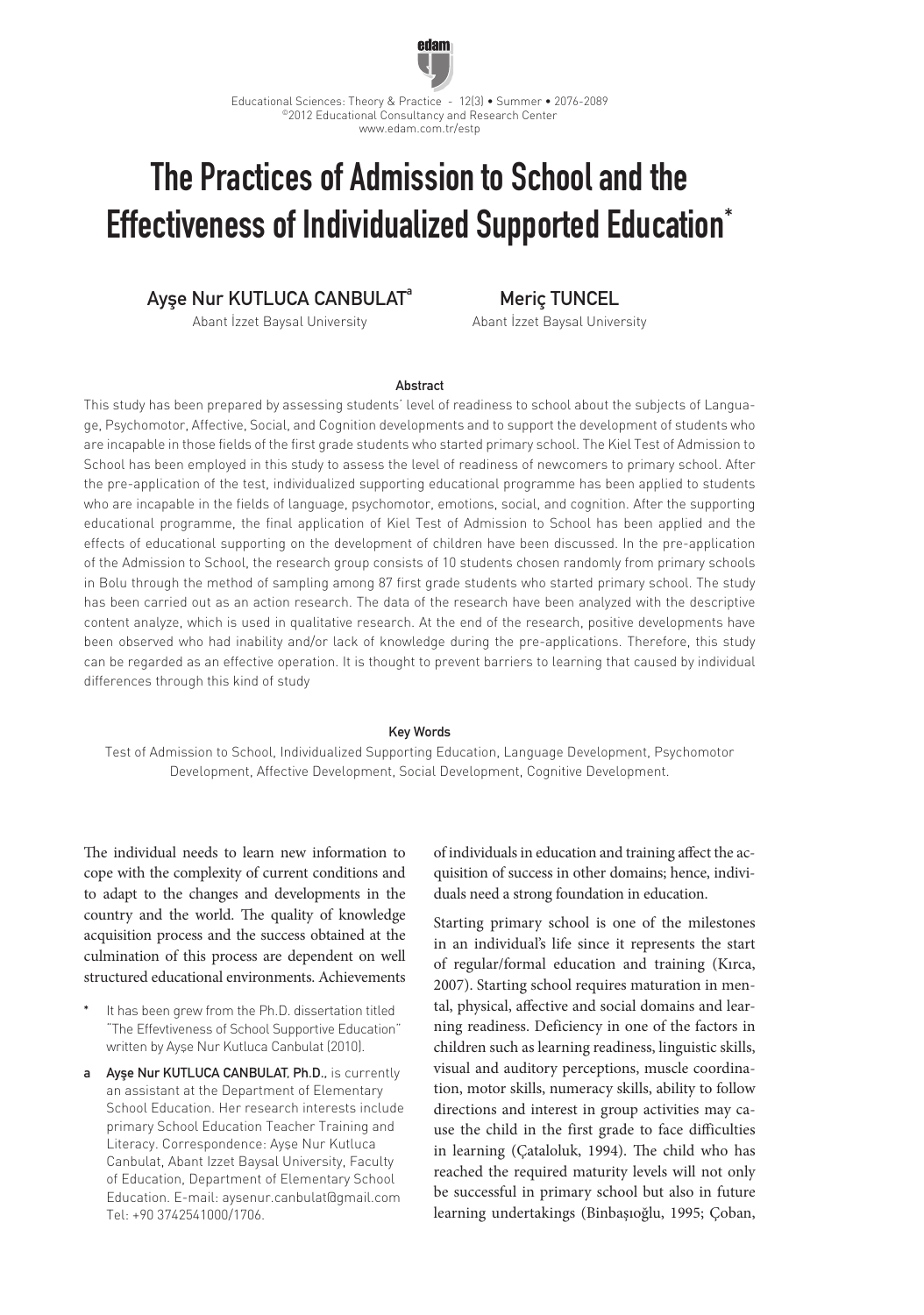1996). In addition to being provided support for academic achievement, children can be supported after identifying their competencies in such domains as social, affective, physical, cognitive, creative and self care. Determining the levels of children at school age will guide both teachers and parents in the planning of future learning activities (Polat Unutkan, 2003).

The issue of the school importance, need for school, and reading readiness are among the interests of researchers both at home and abroad since acquisitions of children prior to school and their school readiness are the foundations for their future learning. Not all children are ready for school equally at the same time which necessitates the preparation of different educational programs (Meisels, 1987; Acarlar, 1991 cited in Çıkrıkçı, 1999).

Children in Turkey who turn six, regardless of attendance in preschool education and individual differences, start primary school. It is not known by parents, preschool teachers and primary school teachers which ones among these children who start school have the required maturity for it. The children who are not yet ready for school are only identified after having problems in schools and being sent to counseling services. Placing children in an environment that they are not ready for and forcing them to read and write causes the children experience failure in school and contributes to the development of negative attitudes towards schooling. Preparing primary school age children for school environment beforehand, making the necessary arrangements in the environment and guiding the children according to their individual attributes will prevent these children from going through negative experiences. Undertaking necessary environmental arrangements will contribute to an easier transition to life in primary school (Yılmaz, 2003) which will only be possible with getting acquainted with/identifying the children and following their developments.

# **Purpose**

This study involves identifying the students, following their developments and making decisions about their competencies in order to present them with the educational experiences that they need and also aims to support holistic development of the students.

# **Process of Action Research**

**Phase I: Identification of the Problem:** By employing the question of *"What can be done for different*  *levels of school readiness in students starting first grade in primary school?"* in planning and implementations after the phase of identification of the problem in the action research; the study seeks answers to the questions below:

- 1. How can the research process be planned?
- 2. How can readiness levels for students in linguistic, psycho-motor, affective, social and cognitive development be determined in the implementation phase?

## **Phase II: Training Phase:**

1. How can students whose readiness levels are found deficient or insufficient be supported in terms of linguistic, psycho-motor, affective, social, and cognitive development?

# **Phase III: Observing the Change:**

- 1. The students who receive individualized support training;
	- 1. Do they show progress in linguistic skills?
		- a) Do they show progress in listening and comprehension skills?
		- b) Do they show progress in speaking and expression skills?
		- c) Do they show progress in reading skills?
		- d) Do they show progress in writing skills?
	- 2. Do they show progress in psycho-motor skills?
		- a) Do they show progress in general motor skills?
		- b) Do they show progress in fine motor skills?
	- 3. Do they show progress in social skills?
	- 4. Do they show progress in the affective domain?
	- 5. Do they show improvements in cognitive skills?
		- a) Do they show progress in knowledge and abilities?
		- b) Do they show progress in logical thinking?
		- c) Do they show progress in visual perception and visual memory skills?
- 2. What sorts of problems were encountered during support training applications and how were these problems solved?

**Phase IV: Decision Making:** What effect did support training have on student development?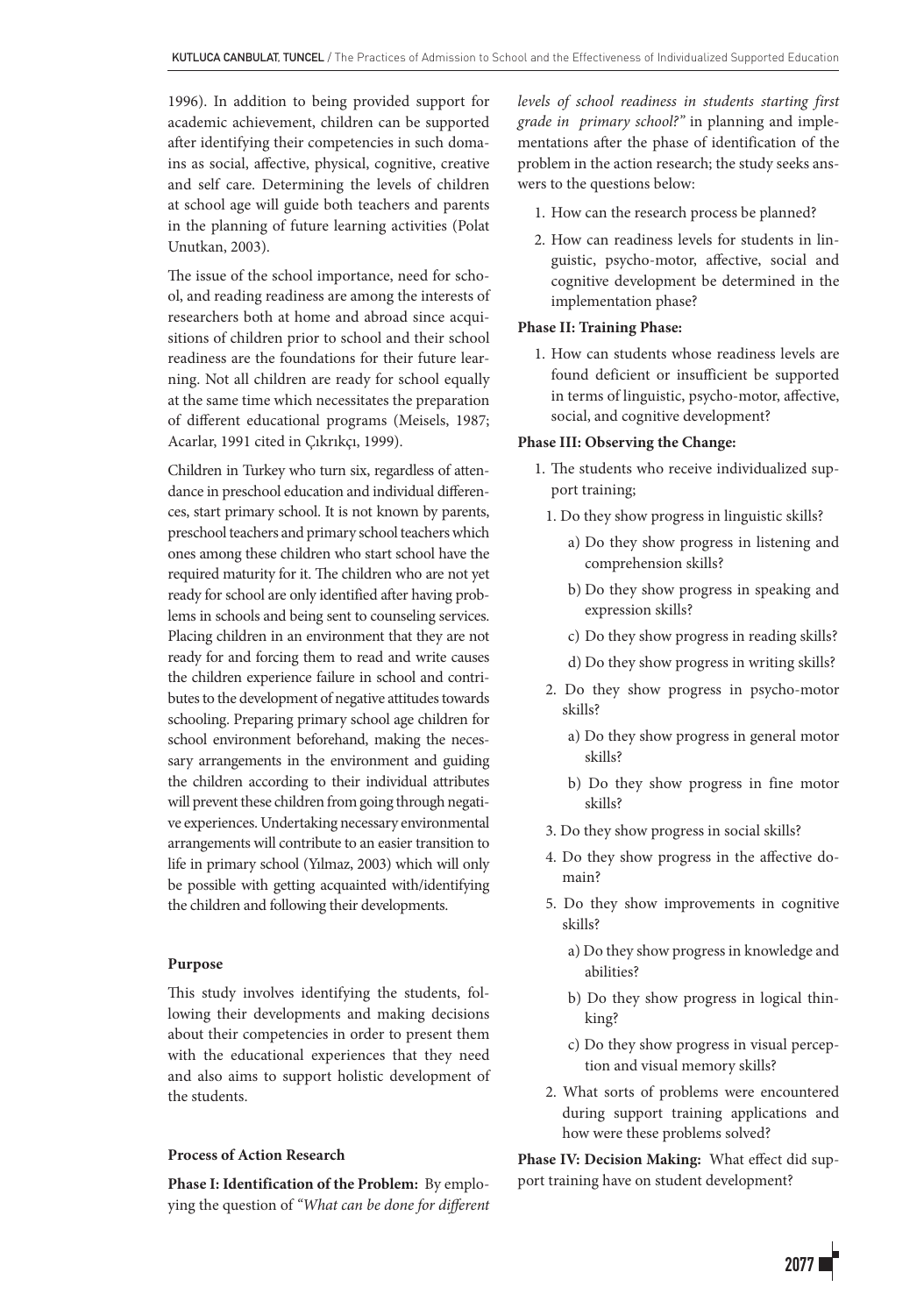#### **Limitations**

This research is limited to the students in the working group registered after receiving the Kiel School Admission Test to the first grade of the primary school that was selected randomly from among primary schools in Bolu in 2009-2010 educational year. The research is also limited to the researcher who will undertake the first training implementation in Turkey.

## **Method**

The study is designed as an action research which is a qualitative research method. Action research is one of the strongest research designs that aims to develop quality by observing a social situation and it can contribute to the change and development through these observations (Selanik Ay, 2010), in other terms, action research is a continuous process oriented towards problem solving that is composed of phases such as identifying the problem, collecting and analyzing data, determining the action plan, implementing the actions and determining alternatives or a new action plan.

It can be said that action plans offer the implementers opportunities to do research about the implementation process and the results hence it provides opportunities for seeking solutions to a problem, collecting related data and analyzing them and trying out a new implementation in the framework of a systematic plan. In action research, research process and implementations can be undertaken simultaneously. Action research can be regarded

| Table 1.<br>Process of Action Research*                                                                                                                                                |                                                                                                                                                                                                                                                                                                                        |
|----------------------------------------------------------------------------------------------------------------------------------------------------------------------------------------|------------------------------------------------------------------------------------------------------------------------------------------------------------------------------------------------------------------------------------------------------------------------------------------------------------------------|
| <b>Process of Action Research</b>                                                                                                                                                      | <b>Research Process</b>                                                                                                                                                                                                                                                                                                |
| I. Identification phase                                                                                                                                                                |                                                                                                                                                                                                                                                                                                                        |
| A problem /Matter of interest/Who is it related to                                                                                                                                     | Are the first graders ready for school learning in terms of cog-<br>nitive, affective, linguistic, physical and social development?                                                                                                                                                                                    |
| Identification of Research Questions                                                                                                                                                   | Identification of the problems and sub problems                                                                                                                                                                                                                                                                        |
| Looking for Solutions                                                                                                                                                                  | Starting with the question "How can school readiness levels be<br>determined?" and doing research on school readiness tests and<br>identifying one for use, adapting it to Turkish                                                                                                                                     |
| Data Collection                                                                                                                                                                        | Implementing Kiel School Admission Test as a pre-test to all<br>students who start school                                                                                                                                                                                                                              |
| Analysis                                                                                                                                                                               | Implementing all the phases of school admission test and<br>making decisions about school readiness regarding the devel-<br>opmental domains of students/presenting the results to the<br>approval of the monitoring committee/ identifying the students<br>for the working group                                      |
| II. Training phase                                                                                                                                                                     |                                                                                                                                                                                                                                                                                                                        |
| Trying out a new implementation in the framework of a<br>systematic plan/Which changes are foreseen?                                                                                   | Development of an individualized support training geared<br>towards developing the identified deficiencies or shortcom-<br>ings in students/ Presenting the results to the approval of the<br>monitoring committee and implementation                                                                                  |
| Turning the results to implementations                                                                                                                                                 | Implementing the plans, recording student development,<br>recording the implementations to send them to the monitoring<br>committee                                                                                                                                                                                    |
| Corrected Action<br>Does the implemented training serve its purpose?/Which<br>changes shall we initiate?                                                                               | Trying out different methods in case some activities do not<br>work in the implemented plan (for example; moving on to<br>mixed approaches when student has difficulty in learning how<br>to read and write in sound based teaching approach)                                                                          |
| Reviewing the data/Are there differences between what we aim<br>and what we get?/Which changes shall we initiate? /                                                                    | Making decisions with the monitoring committee about other<br>plans that would create solutions to overcome student deficien-<br>cies                                                                                                                                                                                  |
| III. Observing the change phase                                                                                                                                                        | Recording student development in observation forms/Sharing<br>the observations with the monitoring committee and listening<br>to their suggestions                                                                                                                                                                     |
| Analysis of the Data                                                                                                                                                                   | Analyzing the student development and results of activities                                                                                                                                                                                                                                                            |
| IV. Reviewing the change and making decisions for the future<br>phase                                                                                                                  |                                                                                                                                                                                                                                                                                                                        |
| Has the change been useful? Should it continue in the future?<br>What else can be done later? Is the change sufficient? What can<br>we share with whom about the results of the study? | Implementing the school admission test again as post test/<br>Making decisions regarding whether students have displayed<br>positive changes to overcome deficits as a result of implement-<br>ed activities/ Announcing whether change was sufficient or<br>not/Informing the teachers/Providing comments and sugges- |

tions about what can be done for these students

**\*** Process of Action Research was prepared by Bassey (1998).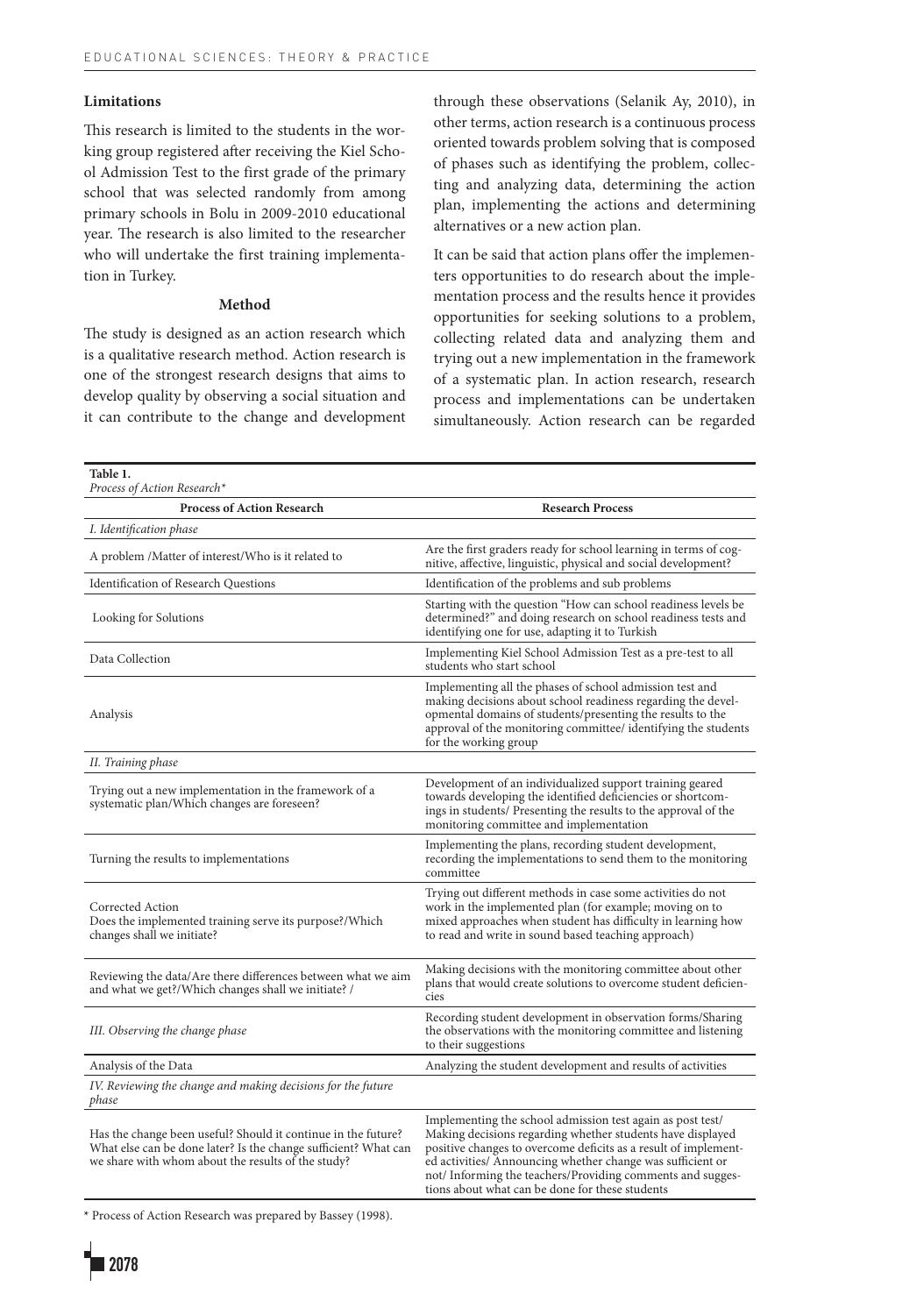as an important tool which fills the gap between theory and implementation (Johnson, 2002). Action research is situational- it is related to the identification of a problem in a specific environment and solving the problem in the same environment (Köklü, 1993). Action research is used as a strong tool for changing and developing the current situation (Yin, 2003) in various fields of education to collect systematic and scientific information and to develop implementations (Ekiz, 2003).

The research process of this study is presented in Table 1 in association with Bassey's (1998) action research process:

## **Working Group**

The working group of the study consisted of a total of 10 students, three of whom were females and seven were males between the ages of 70-76 months attending the first grade of a primary school in Bolu randomly selected from Bolu central primary schools. The students with the most significant deficits in linguistic, physical, cognitive, affective and social skills identified through purposeful sampling method were taken in the working group. These students belonged to lower and middle socio-economic status. Students were called through code names (such as *Begonia*, *Geranium*, *Magnolia*, *Daffodil*, *Tulip*, *Poppy*, *Violet*, *Daisy*, *Mimosa* and *Camellia*) in the presentation of the data and their own names were not used.

# **The Role of Researchers**

The first researcher participated in the research process both as a participant observer and an implementer teacher. The first researcher has a B.A from Classroom Teaching Department, an M.A. from Classroom Teaching Master's Program and a doctorate degree from Educational Programs and Teaching Doctorate Program. The educational background has provided the researcher with the opportunity to know the field and acquire the necessary implementation process skills so that the researcher could personally carry out program development and implementation phases. In addition, in order to gain experience in school admission tests the researcher went to Germany for a year where the test is implemented and participated in school admission test implementations there as an observer.

The second researcher participated in school games and individual activities of Kiel School Admission Test implementation phase as an observer and provided expert views on activity plans as a graduate of Classroom Teaching and an expert in program development.

### **Environment**

The primary school in which the research was implemented is situated in a neighborhood where families of middle or lower socio-economic status live and the neighborhood receives continuous migration. The location for research was the school library since it was regarded a suitable place for individual work by the school administration.

# **Phase II: Training Phase:**

*Identifying Readiness for Learning: Data Collection Tool and Adaptation Process***:** The data regarding the learning readiness of students were collected through Kiel School Admission Test (Fröse, Mölders, & Walldrodt, 1996; Kutluca Canbulat & Canbulat, 2012), a test implemented in Germany for school admission. The test was adapted to Turkish by the researcher. In addition to collecting information on the students' cognitive skills, Kiel School Admission Test approaches the students form many angles by providing a resource base on linguistic, physical, affective and social development of the students and includes parental views, views of the preschool teacher and group and individual activities. Kiel school implementation contributes to the development of a positive attitude towards school and it does not create exam anxiety. One of the different aspects of this test is the fact that the teacher can make use of data from various resources (child's home environment, pre-school etc ) in order to decide on the child's school competence based on pedagogic experiences (Füssenich, 2005; Langer, Langer, Mang, & Walter, 2002; Lippert, 2008). Therefore, Kiel School Admission Test which approaches students from many angles and provides detailed information on students was selected as an assessment tool. Kiel School Admission Test is an inventory consisting of School Game, Individual Examination and Parental Views (Kutluca Canbulat & Canbulat). Data obtained from applications, after the reliability and validity tests were implemented, were used to finalize the test for the real application process and the implementations started with the help of the observations in and prior applications.

# **Data Collection Process**

The data on students were collected through, 1) *systematic observation*, realized by checking on the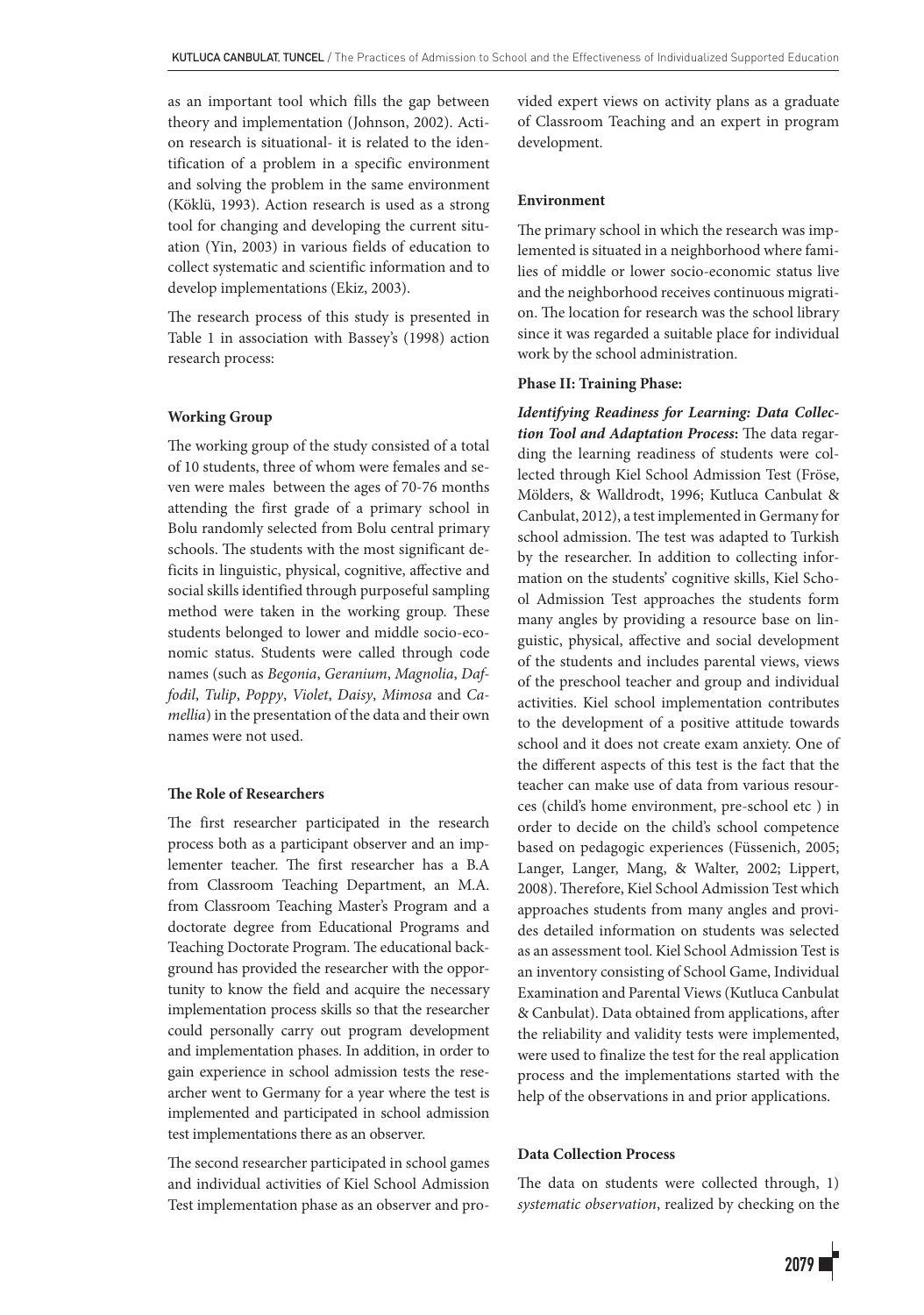form according to student behaviors, which includes aspects of individual recognition techniques and includes "prior planning of what to observe, where, when and how it is observed, determining the purpose and the specific rules to follow" in the framework of the school admission test; 2) *participatory observation*, realized by the participation of the researcher in the activities in the same the environment with the individual or the group under observation *and interviews*. Video recordings of observations and interviews were taped. In addition "*anecdotes*", a technique used with a "specific form developed to record results of observations" (Kepçeoğlu, 1985) permanently, objectively and in detail, were utilized by experts, teachers and administrators regarding students behaviors that are found important in negative or positive contexts (Özgüven, 1998).

**Reliability and Validity of Observations:** Validity in qualitative research means the proximity between "what is believed to be evaluated and what is designed to be evaluated" (Roberts & Priest, 2006). In order to satisfy the descriptive validity used in the research as the reporting of everything the researcher hears or sees regarding the observed case (Maxwell, 1992), the researcher prepared a report of the whole research process in all its details and could validate the observation reports by the video camera records as well. Observational reliability, defined as the assessment of a concept or event in the same manner by more than one researcher in the same period of time to test the reliability of observations through assessment tools, was used as an indicator of internal reliability.

# **Phase III. Observing the Change:**

*Preparation and Implementation of Individualized Support Training and Changes***:** A 12-week individualized support training was prepared for the students. Views of the experts in the monitoring committee (two experts from planning and evaluation in teaching, one expert in Turkish language, one expert doing field research in assessment and evaluation, sound and diction and experts in physical education and game teaching) were taken into consideration regarding the teaching program and necessary modifications were undertaken in order to provide relevancy of the teaching program prepared through expert views to the working group. Implementations began after the required adjustments and modifications were in place.

Procedural reliability is a concept used to assess whether the implementers realize the implementation according to the teaching plan and evaluates the extent of applications (Billingsley, White, & Munson, 1980; Tekin, 2000a; citied in Erbaş & Yücesoy, 2002). The study provided procedural reliability by assigning the planning and implementation expert to watch the video recordings of three different teaching environments and by comparing the results with the implementation plans. The consistency among the independent assessors was evaluated. The images that are evaluated were 15-minute images from two teaching plans randomly selected from among plans prepared for each student.

Support activities provided to develop students' linguistic, psycho-motor, social, affective and cognitive skills are given below:

## *Activities Designed to Develop Language Skills***:**

*Activities Designed To Develop Listening and Comprehension Skills*: *Begonia*, *Geranium*, *Magnolia*, *Daffodil*, *Violet*, *Daisy*, *Mimosa* and *Camelia* were supported during the study weeks with activities such as reading short stories, telling stories and riddles in addition to activities that develop attention and memory skills such as classification, sorting, matching and comparing (Kutluca Canbulat, 2010).

*Activities Designed to Develop Speaking and Expression Skills*: Activities were undertaken with *Begonia* regarding the vocabulary that were mispronounced or not pronounced at all, with *Geranium* regarding the vocabulary that were mispronounced, with *Magnolia* regarding speaking more intelligibly and with a more appropriate tone of voice, with *Daffodil* regarding voice and intonation, with *Tulip* regarding voice studies for pronunciation defects (Kutluca Canbulat, 2010), with *Poppy* regarding misused vocabulary, with *Violet* regarding mispronounced words and with *Daisy* regarding speaking more intelligibly with a well modulated tone of voice.

*Activities Designed to Develop Reading Skills:* Student text books and worksheets prepared by the researchers were used for reading skills. During the support training, letters, words and sentences that the students learned in their class levels were taken as a starting point to be developed in activities. Students were expected to read syllables, words and sentences that included the e-l-a-t; i-n-o-r-m and u-k-i-y-d-s sounds during the semester. Therefore at first students needed to know these sounds, vocalize them by associating letters with sounds and later read syllables, words and sentences. Each of the students in the working group participated in reading activities during the process regarding each new letter they learned. It was seen in preimplementation phase that *Tulip* started school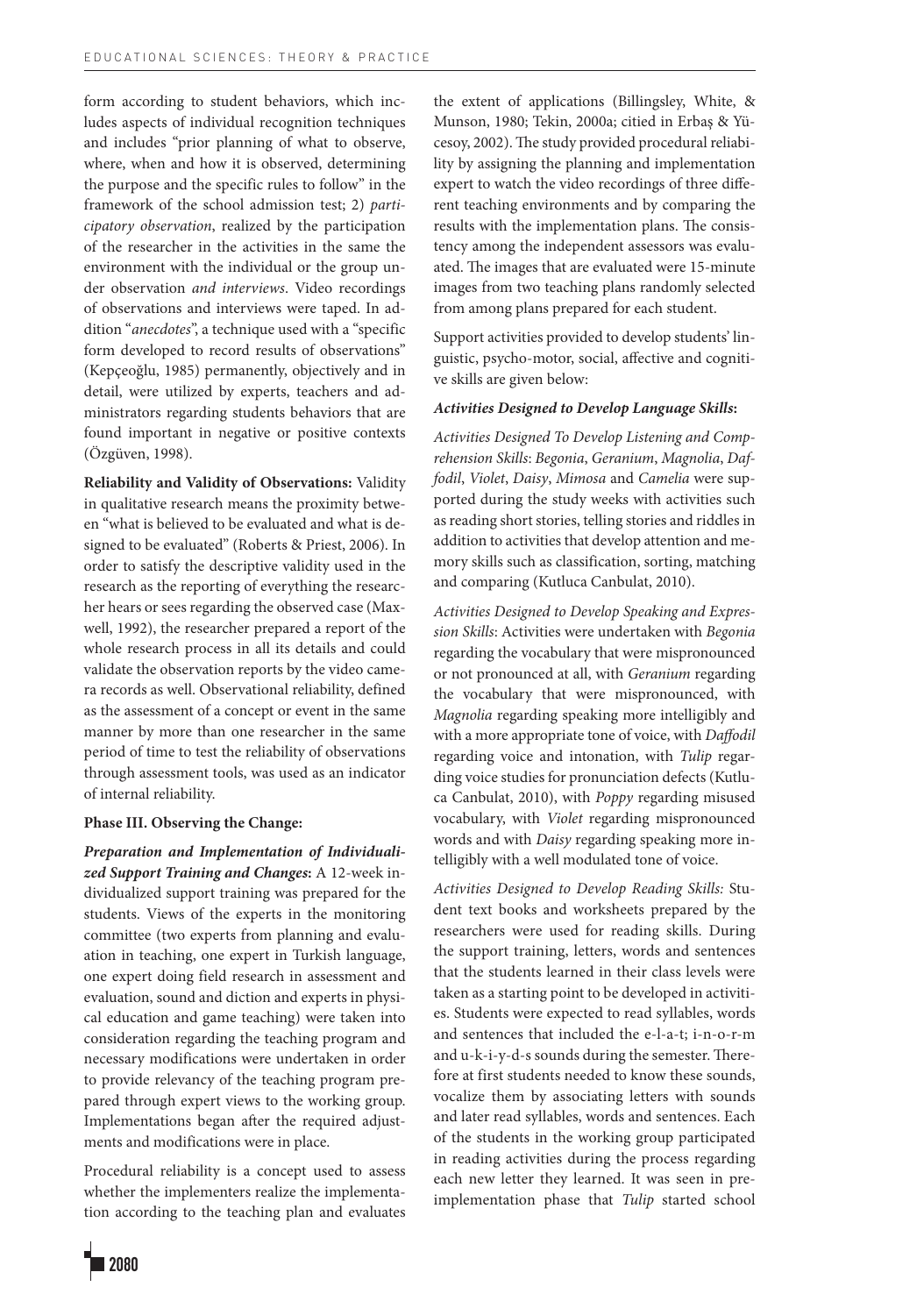having already learned some letters. Other students started their reading and writing activities at the school. The process aimed to support reading skills by allowing students reviewing the letters in the classroom and by making new syllables and words with other letters. The development of students was followed during the implementations. It was targeted for students to learn all letters in the order of letter groups and the next letter was not provided before learning the previous letter by heart. *7 students* excluding *Begonia* and *Violet* showed developments according to their own learning pace regarding associating letters with sounds, vocalizing the letters, forming and reading syllables, forming and reading words and reading sentences. It was seen at the end of the semester that acquisitions planned for each student with the Individualized Support Training Program were obtained. In other words, although the speed with which *Geranium*, *Magnolia*, *Daffodil*, *Tulip*, *Poppy*, *Daisy*, *Mimosa* and *Camellia* learned and read new letters was slower; they could read at the end of the semester. Since action research allowed the research process to run concurrently with the implementations (Köklü, 1993), mixed method was tried for *Begonia* instead of sound based sentence approach and the development of Begonia's reading skills was observed. Although one hour was sufficient for other students to study one letter, *Violet* needed repetitions of studies letter in the other class hours. *Violet* learned all the vowels at the end of the semester form the letters "e, l, a, t, i, n, o, r, m, u, k, y, s, d" and could answer correctly about the consonants when asked about them individually. *Violet* had a tendency to mix "n and m" sounds when they are in a word and needed reminders about "y, s and d" sounds.

*Activities Designed to Develop Writing Skills:* Activities such as folding, kneading, cutting and painting were undertaken to develop fine motor skills of students to contribute to better writing skills in addition to teaching about using connected and slanted handwriting in their notebooks, writing intelligibly, writing by leaving space between words and without breaking the words, writing without skipping/ adding letters, syllables and words and taking care of writing tools was emphasized. Each student was provided opportunities to work on writing. Writing activities were more comprehensive and intensive for *Begonia*, *Geranium*, *Magnolia*, *Daffodil*, *Violet* and *Mimosa* in terms of writing in a suitable and intelligible manner according to connected and slanted rules of writing.

# *Activities Designed to Develop Psycho-Motor Skills***:**

*Activities Designed to Develop General Psycho-Motor Skills:* Activities regarding balance were provided for *Magnolia*, *Daffodil*, *Tulip*, *Violet* and *Mimosa* (with parental cooperation), parental cooperation was provided for *Poppy* in overcoming the deficiencies in general motor skills and parental cooperation and activities to ensure careful and organized undertaking of tasks were provided for *Daisy* and *Camellia*.

*Activities Designed to Develop Fine Psycho-Motor Skills: Begonia* was provided with line drawing, painting and cutting activities, *Geranium* and *Daffodil* were provided with line drawing and painting activities, *Magnolia* was provided with activities to develop hand and finger muscles such as cutting, pasting, play dough and painting pictures, *Violet* was provided with play dough, cutting, pasting, line drawing and writing and *Mimosa* and *Camellia* were provided with line drawing, folding, cutting and kneading to support the development of their hand muscles.

*Activities Designed to Develop Social Skills***:** Parental cooperation was sought regarding domestic violence for *Geranium* and *Poppy*. Also parental cooperation was sought in areas such as *Poppy*'s sibling rivalry (Oktay, 1982), interaction in peer groups (Aydın, 2004) and socialization through communication with friends (Özen, 2001 cited in Kaya, 2009). *Camellia* needed support in social domains and learn social rules for behavior.

*Activities Designed to Develop Students in Affective Domains***:** Activities were provided for *Begonia* that would contribute to the feeling of comfort and self confidence, for *Geranium* to the feeling of relaxation, for *Magnolia* who is a quiet and shy student to the feeling of self confidence and for *Daffodil* to the feeling of self confidence after taking care of eye and vision related problems. For *Tulip***,** activities were designed to overcome the feelings of hurt resulting from the student's broken family, for *Poppy* activities targeted behaviors such as bedwetting, encopresis and aggressive behaviors. Activities designed to provide affective development with the help of parental support were provided also for *Violet***,** a lonely and timid student; for *Daisy* who has a tendency to fight due to family problems and jealousy, for *Mimosa*, who comes from a broken family and for *Camellia* who tends to feel bored easily and has a problem of not completing tasks.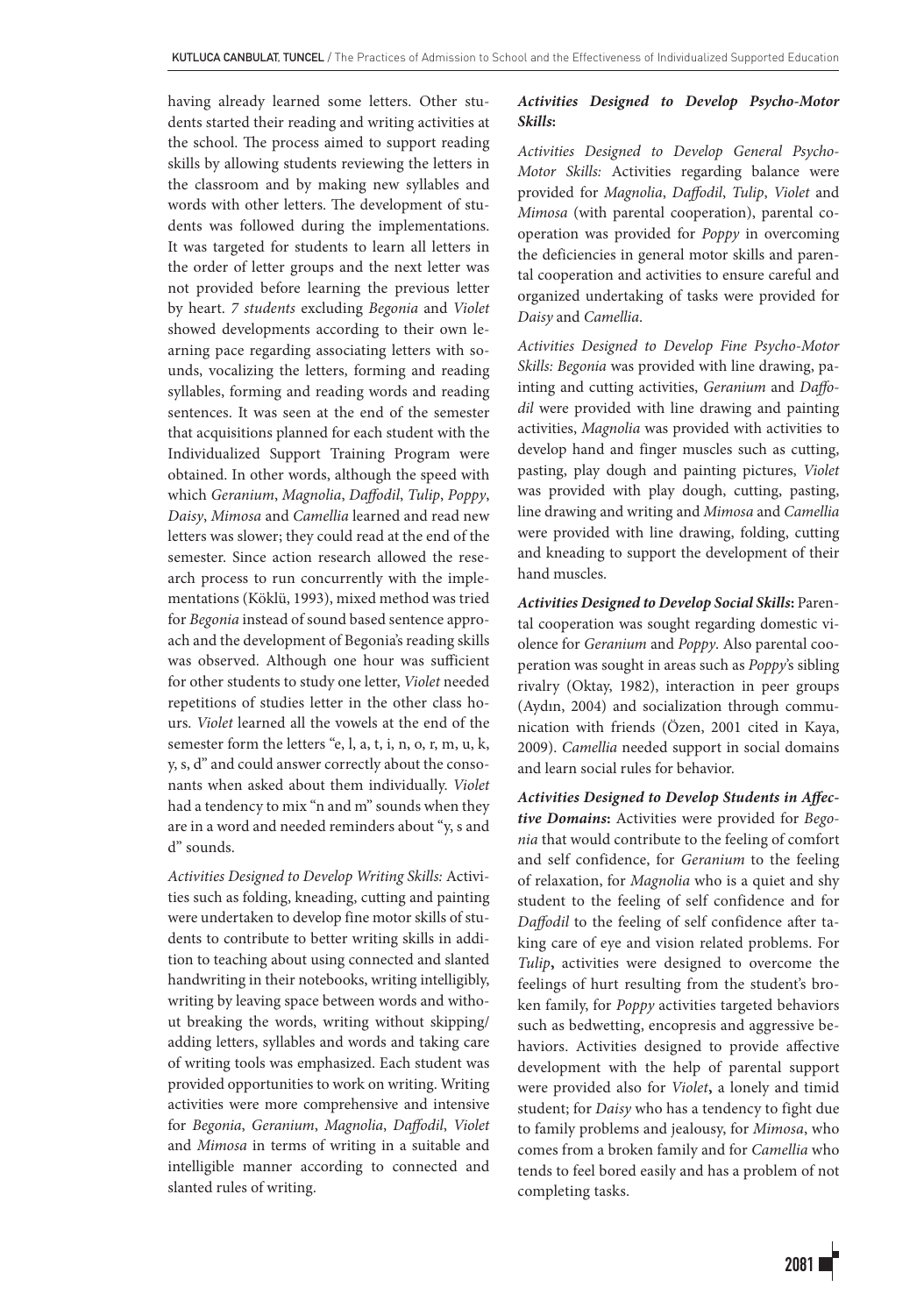*Activities Designed to Develop Students in the Cognitive Domain***:** Concept information, logical thinking skills and visual perception skills were targeted to develop students in the cognitive domain.

# *Activities Designed to Develop Knowledge and Skills***:**

Chromatics: It was found during the reimplementation phase that only *Begonia* was confusing the colors. Activities designed to teach colors and shapes were provided for the student.

Arithmetic: Pre-implementation phase showed that all students other than *Tulip* and *Camellia* had deficits in this domain and students were taught cardinal numbers and activities such as matching numbers to elements and matching decreasing and increasing numbers to elements

Geometric Shapes: Pre-implementation phase showed that all students other than *Tulip* and *Poppy* had problems in this field. Activities designed to teach geometric shapes according to individual learning paces and characteristics of students were undertaken and repeated during other activities.

**Activities Designed to Develop Logical Thinking** 

**Skills:** Activities were provided to develop *Begonia*'s logical thinking skills for 12 weeks**.** *Geranium* was provided with activities that centered on focusing and the need for listening to what was said/asked. *Magnolia*, *Daffodil*, *Violet* and *Mimosa* were provided with activities that centered on visual perception, reasoning (through riddles) and cause and effect relationships in events.

**Activities to Develop Visual Perception and Visual Memory:** Activities such as completion, matching, comparing and contrasting according to differences/similarities were provided for *Begonia*, *Geranium* and *Magnolia*; activities such as completion, matching and comparing in terms of differences and similarities were provided for *Daffodil***,** completion activities that focus on whole/part relationships were provided for *Poppy***;** activities to develop attention, visual perception and logical thinking skills such comparisons, completion, finding similarities and differences were provided for *Violet*; activities to develop visual perception and logical thinking skills that require attention and concentration such as comparisons, matching, ordering, classifications were provided for *Daisy* and activities such as comparisons, differences-similarities and completion were provided for *Mimosa*.

School Admission Test was repeated again at the end of the semester as the last implementation. As a result of this implementation, comments/interp-

### **Data Analysis**

Descriptive analysis, a common method in qualitative research, was used in the analysis of the research data. Descriptive analysis is a method used in research where conceptual and theoretical structure of the research is clearly identified beforehand. In this type of analysis data are summarized and interpreted according to previously identified themes or categories (Anagün, 2008).The descriptive analysis of research data was undertaken by following the stages:

- 1. Writing down the data
- 2. Creating coding keys for interviews/observation
- 3. Coding the interviews/observation data
- 4. Comparing the codes and reliability
- 5. Describing the findings
- 6. Interpreting the findings

#### **Findings**

# **Phase IV: Effect of Support Training on Student Development**

Research findings related to listening, comprehension, speaking and self expression, reading and writing skills were given below in the context of the question *"Does individualized support training develop students' language skills?"*

# **Findings Related to Language Skills Development:**

*Findings Related to Listening and Comprehension Skills***:** In the context of the question *"Does individualized support training develop students' language skills?"* comprehension of language and directives in the classroom games; comprehension items in the directions given to group; focusing on what is being listened to and concentration, attention and memory skills in the individuals were observed and differences between pre and post implementations were examined. Students were expected to understand what to do from the general directives and perform appropriately in the "Introduction Game" and in the Group Activity presented in the framework of the Classroom game. Students were expected to draw a house with the required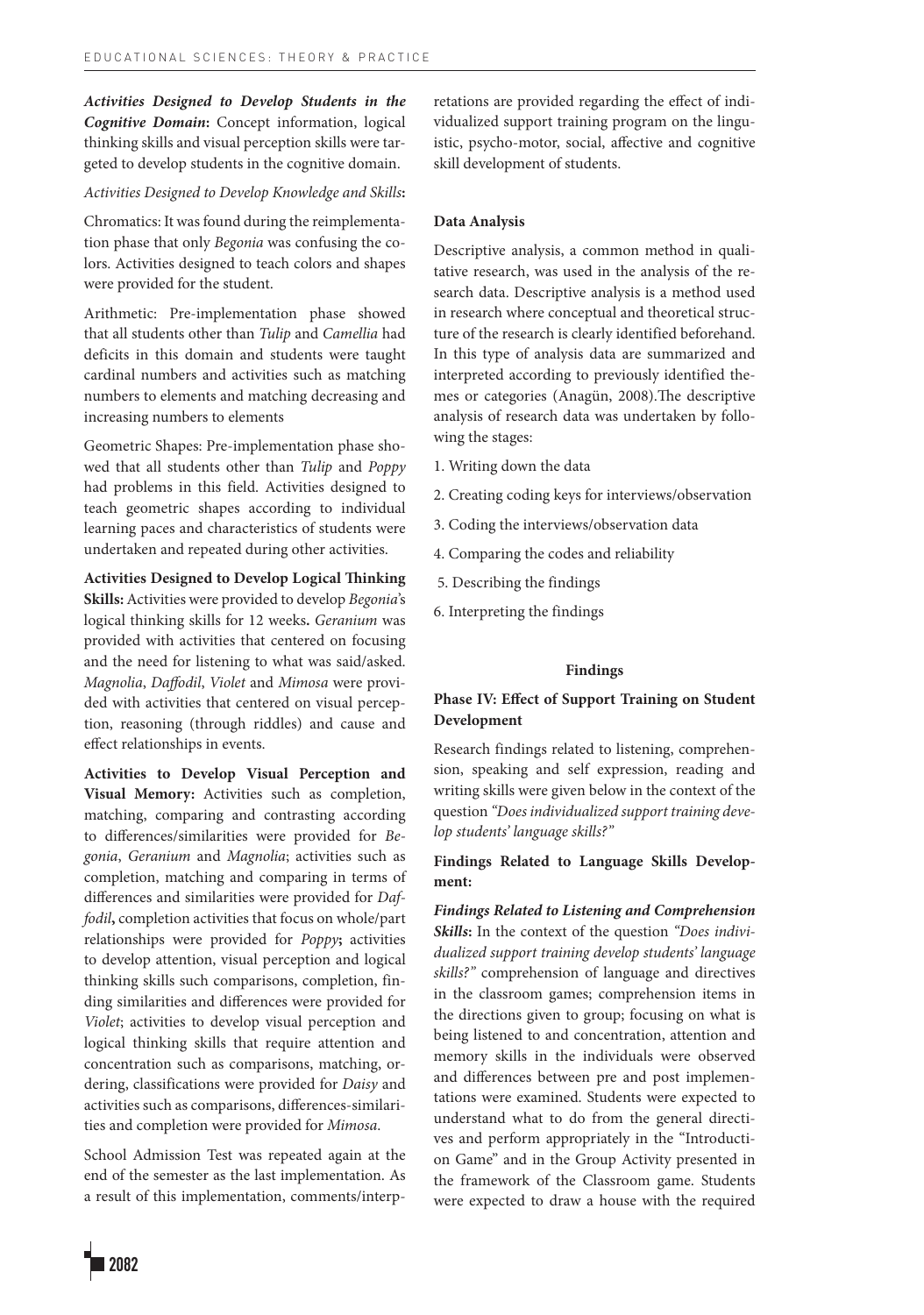characteristics in the second activity and they were expected to draw a triangle, circle and plus signs at the end of the lines in the same order in the third activity. The first activity in Individual Observation required students to throw the dice until they got 5 while saying the numbers aloud each time the dice was thrown. The fourth activity required that the students listened to the number series such as (5,3) (7,1) (4,2,9) (8,6,3) carefully and repeated them. If the students did not comprehend the directives and could not start the activity, they were given (-). The pre implementation stage showed that *Begonia*, *Geranium*, *Magnolia*, *Daffodil*, *Violet*, *Daisy* and *Camellia* lacked listening and comprehension skills whereas *Tulip* and *Poppy* were competent in them. Last implementations however showed that all students became competent in these skills.

*Findings Related to Speaking and Self Expression***:** In the context of the question *"Does individualized support training develop students' speaking and self expression skills*?" findings for pre and post implementation findings were compared for classroom game and individual observation activities. Students' speaking and language attitudes were examined in activities that investigated the skills for speaking and self expression. In terms of attitude towards speaking, points such as vocalizing all sounds distinctively, intonation and use of grammar rules were observed. In terms of attitude towards language, the ability of expressing experiences in sentences was observed. The pre implementation stage showed that *Begonia*, *Geranium*, *Magnolia*, *Tulip*, *Poppy*, *Daisy* and *Mimosa* lacked speaking and self expression skills. Since there was no clear idea formed for *Mimosa* during classroom game pre implementation, individual observations were required for her. Individual observations for *Mimosa* showed her to be competent in speaking skills. Although *Tulip* was found to be competent in language attitudes, the problems she had with attitudes towards speaking and problems she had while talking necessitated language support. Last implementations showed that all students except *Violet* showed developments in these skills.

*Findings Related to Reading Skills***:** In the context of the question *"Does individualized support training program develop students' reading skills*?", students were supported to learn in the classroom environment and their developments were interpreted. Reading skill is a skill which is acquired in the first grade hence the development of students in the process was observed and supported. It was seen at the end of the semester that all students except *Violet* could correctly and clearly read words and sentences that included e-l-a-t; i-n-o-r-m and u-k-y-s-d letters but *Violet* could not move on to reading with letters u-k-y-s-d.

*Findings Related to Writing Skills***:** In the context of the question *"Does individualized support training program develop students' writing skills*?" students were supported by teacher initiated classroom experiences. Since writing skill is also one of the skills that can be acquired in the first grade, development of the skill in the process was observed and provided as research findings. Using connected and slanted handwriting in their notebooks, writing intelligibly, writing by leaving space between words and without breaking the words, writing without skipping/adding letters, syllables and words and taking care of writing tools was emphasized. It was observed that all students could write what they saw however differences were observed among students in suitability of connected and slanted handwriting, writing intelligibly, writing by leaving space between words and without breaking the words, writing without skipping/adding letters, syllables and words and taking care of writing tools.

**Findings Related to Psycho-Motor Skills Development:** In the context of the question *"Does individualized support training program develop students' psycho-motor skills*?", developments of general and fine motor skills were observed.

*Findings Related to General Motor Skills***:** In the Classroom Game where general motor skills were observed, students were expected to jump forward from the start of the line while zigzagging. In individual observation phase the students were expected to walk on the thread forward and backwards while keeping their balance, to walk on one foot on the line and to jump forward in three trials. In "pack-the-suitcase" game the diligence shown by students was additionally observed. Here, handeye coordination and diligence for a given task was considered. *Begonia*, *Geranium*, *Poppy*, *Daisy*, *Mimosa* and *Camellia* were found competent in general motor skills. Findings displayed that *Daffodil* who had problems in motor skills in pre implementation phase showed improvements but *Magnolia*, *Tulip* and *Violet* still had deficits in the general motor skills.

*Findings Related to Fine Motor Skills***:** In the context of the question *"Does individualized support training program develop students' fine motor skills*?" students were asked to draw a house with a door, windows and roof and cut it out and they were asked to draw roads staying in the lines. In the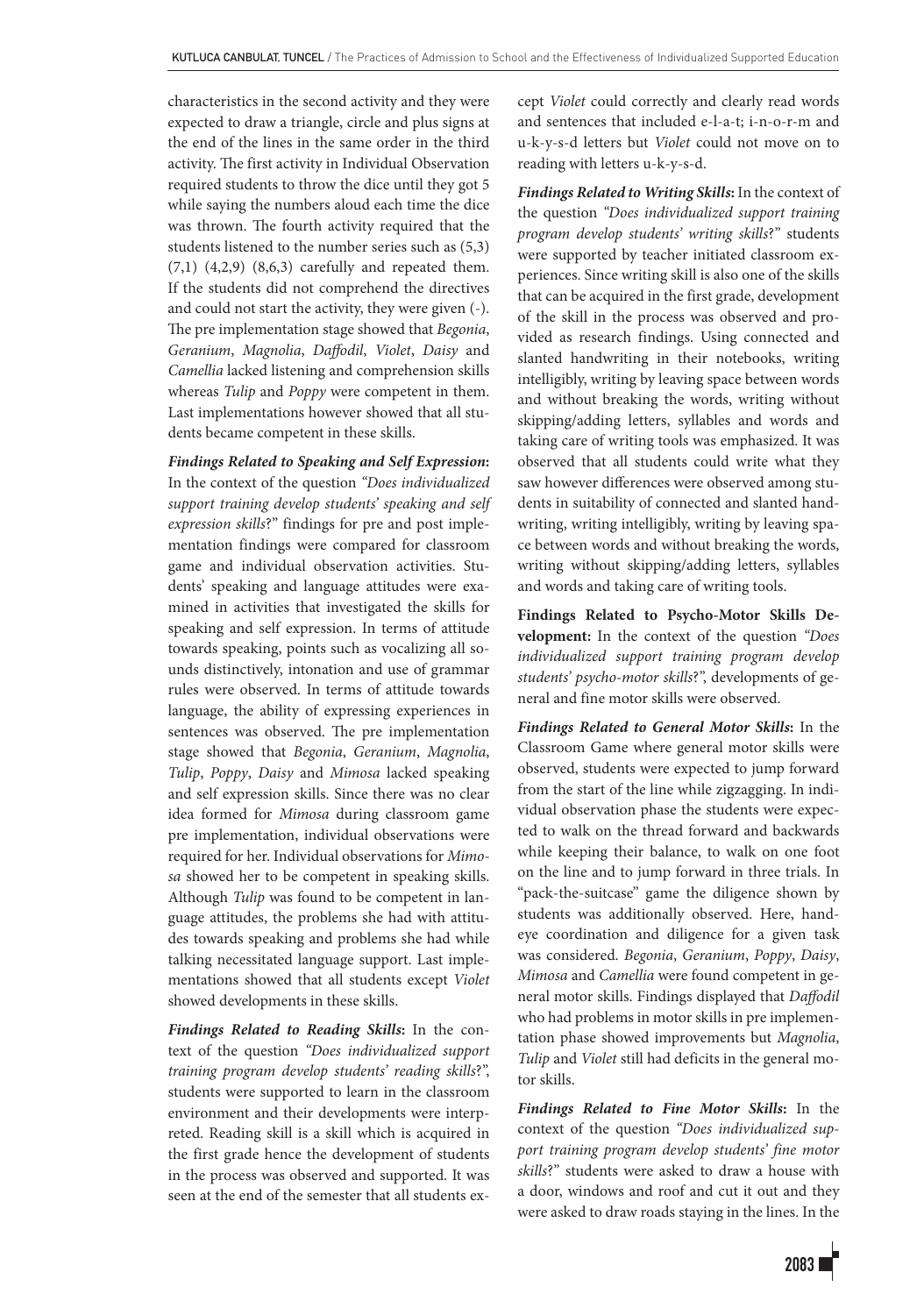individual observation "three roads activity" they were asked to draw road lines without touching the sides. Through these activities development of hand muscles in students were observed. *Begonia*, *Geranium*, *Magnolia*, *Daffodil*, *Mimosa* and *Camellia* who had deficits in pre implementation phase were found to meet the requirements of the tasks in the last implementations. Only *Violet* was found to be incompetent in the skills development.

**Findings Related to Social Skills Development:** In the context of the question *"Does individualized support training program develop students in the social domain*?", parent and teacher views were considered along with Classroom Game activities. Students were observed in understanding the binding nature of the directives, participating in group activities and in relationships with teachers and peers.

The pre-implementation stage showed that *Geranium***,** *Poppy***,** *Violet***,** *Daisy***,** *Mimosa* and *Camellia* were found incompetent in terms of social development. All students other than *Violet* displayed improvements in the last implementations.

**Findings Related to Affective Development:** In the context of the question *"Does individualized support training program develop students in the affective domain*?", parent interviews were used in addition to observations regarding student efforts towards completing a task in the framework of Classroom Games, student sentimentality, students behaviors to display emotions, degree of assertiveness-reserve, willingness to speak and ability to speak comfortably and audibly about a picture without being asked. The general observations obtained during individual observations were given as pre and post implementation findings. It was thought during the pre implementation phase that all students needed to be supported in the affective domain. According to the last implementations, all students except*Violet* showed improvements. For instance; according to Daisy's mother he is jealous of his step brother and his own brother. Lealousy is someting that makes a person unhuppy and hinders a person's building up possitive and balance relationships between himself and others (MEGEP, 2007). In order to solve the affective problemsupportive education practices were organized in coordination with the family.

**Findings Related to Cognitive Skills Development:** In the context of the question *"Does individualized support training program develop students in the cognitive domain*?", findings were provided for knowledge levels of students, mathematical knowledge and skills, developments in logical thinking and visual perception skills.

*Findings for Development in Knowledge and Skills:* In the context of the question *"Does individualized support training program develop knowledge and skills*?" students were examined in areas such as Chromatics, Arithmetic, cluster comparisons, simultaneous cluster perception, organizing clusters, memory and task readiness.

Chromatics: Students except *Begonia* displayed no deficits in chromatics. Last implementations showed that Begonia's lack of knowledge was also eliminated.

Mathematical Knowledge and Skills: Classroom Game and Individual Observations were used in addition to other observations. Knowledge regarding numbers and clusters and the developments of skill use in these domains were observed. Findings for pre and post implementation were provided.

Arithmetic: Skills such as number recognition, numbers and matching decreasing and increasing numbers to elements were observed in Classroom Game and Individual Observation activities. *Begonia*, *Geranium*, *Magnolia*, *Daffodil*, *Poppy*, *Violet*, *Daisy* and *Mimosa* who had deficits in terms of numbers and clusters in pre implementation phase were found to show improvements.

Knowledge of Geometric Shapes: Pre and post implementation findings were given in classroom game and individual observation activities regarding knowledge of geometric shapes. *Begonia*, *Geranium*, *Magnolia*, *Daffodil*, *Poppy*, *Daisy* and *Mimosa* who had deficits in pre implementation phase were found to show improvements however *Violet* was found to continue her deficits in the area.

*Findings Regarding Logical Thinking Skills:* In the context of the question *"Does individualized support training program develop students' logical thinking skills*?", students were expected to comprehend the story and to be able to tell it in its entirety in Classroom Game and Individual Observation activities. *Begonia*, *Geranium*, *Magnolia*, *Daffodil*, *Violet* and *Mimosa* who had deficits in pre implementation phase were found to show improvements in logical thinking skills.

*Visual Perception Skills:* In the context of the question *"Does individualized support training program develop students' visual perception and visual memory skills*?", students were observed regarding their concentration and organizational skills in Classroom Game activities and they were observed regarding completion, comparison, ordering and classification skills in individual observation activities. *Begonia*, *Geranium*, *Magnolia*, *Daffodil* and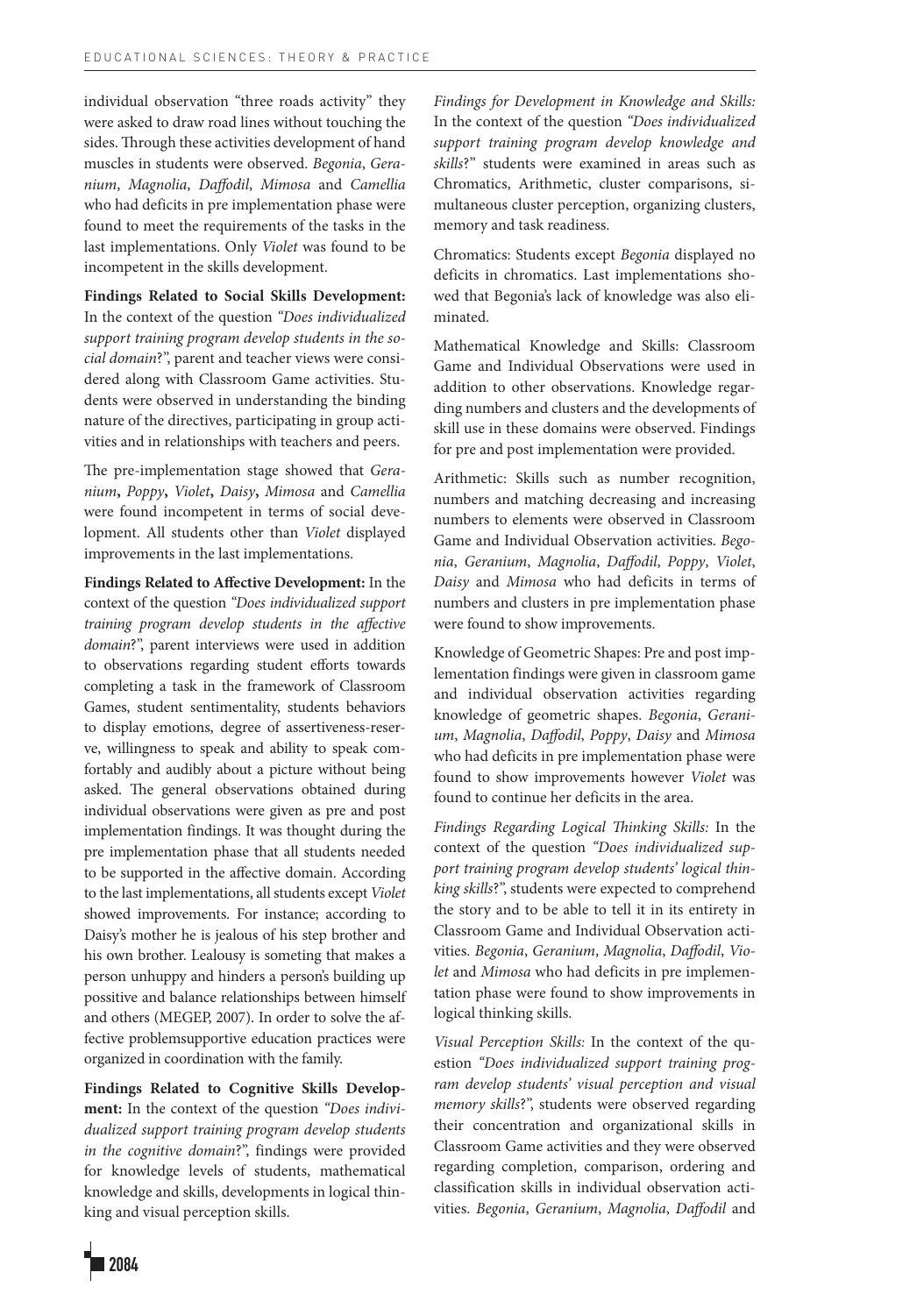*Mimosa* who had deficits in pre implementation phase were found to show improvements however *Violet* was found to continue her deficits in the area.

#### **Discussion**

The most important purpose of the education system is to help in solving the possible problems in children's developmental processes and to provide them with the educational services that they need. In other terms, it strives to provide an education that meets the physical, cognitive, affective and social needs of the children. As we know, there are many individuals who have never tried again once they were unsuccessful in areas such as mathematics, sports and social skills (Bacanlı, 2002).

Each individual's physical structure, level of intelligence, interests, emotions and thoughts are different. The need for organizing education according to these individual differences has been accepted centuries ago. Today, it is accepted that the differences in one individual's skills are as important and crucial as the differences among individuals (Akçamete & Kargın, 1992). Therefore, it is known that knowledge and skills that the students need to acquire has to be shaped according to time, space, conditions and most of all, to individual differences of the students (Cemaloğlu, 2000).

The statistics about students who leave school without graduation show that these students were unsuccessful although they were normal students because individual differences were not taken into consideration in their education (Stainback & Stainback, 1992). Differences in the learning needs for these students were not identified and they were not presented with appropriate teaching implementations (Pugach & Warger, 1996). These students probably fail due to the fact that they are mostly left to their own devices since they cannot learn like the other students and they try to accommodate for themselves. Individualization in learning provides students with opportunities to learn in their own paces and with their own means and therefore contributes to success to a great extent (Schargel & Smink, 2001 cited in Güven & Sözer, 2007).

With the changes in the concept of education, expectations have expanded to include not only learning information but also acquiring skills, developing one's self based on interests and abilities and adapting to new environments and settings (Koç & Poyrazoğlu, 1987). In this context, teachers are expected in today's educational approaches to reach each student in their classes by taking individual differences into consideration during teaching (Küçükahmet, 1995). It is commonly accepted view that schools of today should be individualized, flexible and differentiated environments appropriate for personal pace (Aydın, 2002). It is thought that presenting suitable learning environments by combining and adapting well prepared teaching programs with individual characteristics will make educational endeavors more meaningful and successful (Akçamete & Kargın, 1992).

This problem has been solved abroad to a great extent with the implementation of school admission tests. Undertakings in Turkey are limited to "school maturity" tests implemented by a few private schools only for informative purposes. The present study aims to identify and develop students' current knowledge, interests and abilities and to know the students in order to prepare them for higher learning opportunities and to serve their personal development; and this aim is also specified in the purpose of primary school education. It is stated as one of the principles of primary school education that "Teaching and learning activities are organized and implemented by taking the teaching principles, level of students, conditions of the environment and the program principles into consideration". However, it is believed that the current educational system is insufficient in recognizing the individual and the environmental conditions. But it is only possible for this principle to reach its purpose through recognition of and support for the individual with all his/her attributes from the start of the educational experience.

In order for the children to be recognized individually, variables such as prior learning experiences, individual characteristics, family environments, socio-economic status and parental education levels need to be understood because it is thought that parents have an important effect in children's achievements in addition to the resources of the school and teaching skills of the teachers (Görmez, 2007). There are students in the framework of the study who have not been to preschool, have not experimented with reading and writing materials before, whose developments have not been purposefully supported and hence who are left alone to their own devices. It is not surprising for these children to experience varying levels of incompetency while starting school compared to other children. It is highly possible for a student who has never held a pencil in her hand to fail in drawing and writing activities as seen in the case of *Violet* and for a student to face difficulties in learning in the school environment when the child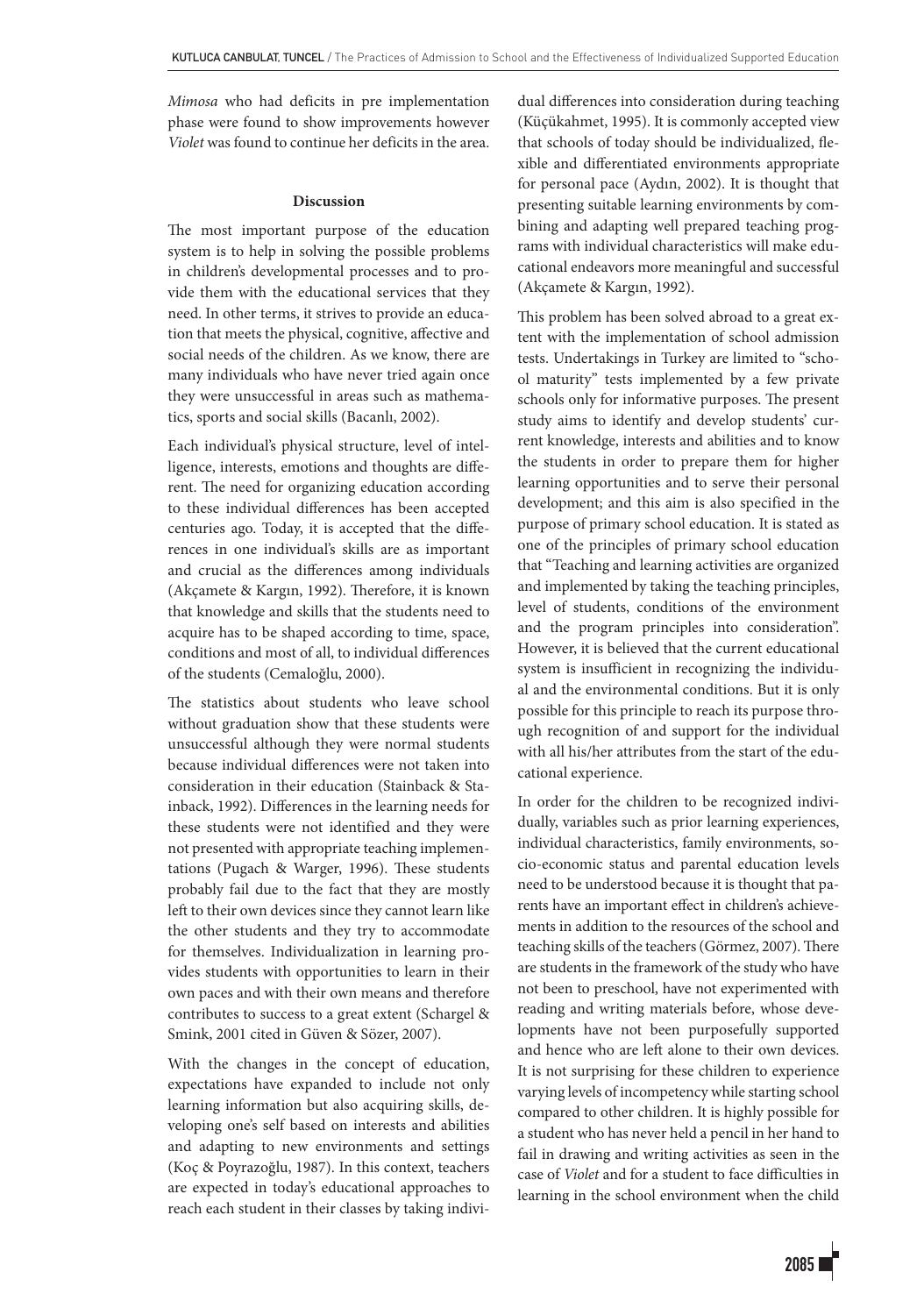comes from a broken family and has to live with an elderly grandfather in the village since her mother has to work, spending her days only by playing with the village children and tending the animals as seen in the case of *Mimosa*. Learning will be effective and lasting only when prior learning of the individual is associated with new learning, If the child has not acquired the concepts such as classification, ordering, comparing and matching or language skills needed to use these concepts in the preschool period, that may impede future learning and act as barriers. If the child starting primary school first grade to experience school learning for the first time has not attended preschool previously, has not been supported by parents and has no structured prior learning, the effect of future learning will decrease for him/ her. Not being able to overcome these deficiencies or incompetencies in time may cause learning difficulties and failure. Children with learning difficulties are defined as "although having no physical or mental peculiarities, they face difficulties in comprehension, explanation, reading, writing, drawing, recognition and conceptualization due to the financial or cultural deficiencies in the environment, lack of interest and experience in education and to organic and functional reasons" (Milli Eğitim Bakanlığı [MEB], 1990). As can be grasped form the definition, these children can show normal development when provided with appropriate conditions and supported and their school failures can be prevented. The fact that students who are not supported by parents and environment in the preschool period experience failure and cannot meet the demands of school during the school year or are not as successful as their peers causes material and moral losses both for their families and for the country. But more importantly, these children may have to carry the negative attitudes resulting from their first experiences at school for the rest of their lives (Gonca, 2004). The research shows that if children coming from inadequate socio-economic environments receive basic knowledge and skills in the preschool years and in the first grades in an appropriate manner, their chances to succeed in future learning will increase (Deutsch, 1966).

Polat Unutkan's study "Development and Standardization of Marmara Elementary School Readiness Scale" (2003) has developed and implemented a scale to identify the level of elementary school readiness. The most important finding of this study is that increase in preschool experiences positively affects primary school success. Bertkin's study results also confirm that preschool experiences increase achievements in the primary school (Bilecan, 1995). Another study undertaken in USA, Columbia also identified that children attending developmentally appropriate preschool programs are more successful than other children (cited in Polat Unutkan, 2003).

The level of support for children is also very important in addition to preschool experiences highly emphasized in school success. The teacher should communicate and cooperate with the parents in addition to providing students with appropriate learning experiences. Differences of students in Turkish classrooms resulting from various socioeconomic and cultural backgrounds are the most important factor that affect students while assigning meaning to new learning experiences at school. Güven's (1990) study on "difficulties in teaching mathematics and factors that cause student failure" found that student success levels in primary schools belonging to upper socio-economic environments are higher than those students attending primary schools in lower socio-economic environments. Epstein's (1983) study showed that the higher the teachers place value on cooperating with parents, the higher the parents show an interest in their children in the home environment, the better they understand what is going on at school, the better are the relationships they develop with the teacher and the more interested they are in volunteering to support the teachers. Even the parents with low socio-economic status and with low competence levels to support their children are affected from this cooperation. Çelenk' (2003) study examining the role of the family factor on students' school achievement showed that students coming from families who had supportive attitudes in terms of education are more successful; that family care, compassion and protection are important factors in the increase of school achievement; that students staying with foster parents are more successful when appropriate compassion and protection are provided and that the children of parents who are in a regular contact with school by reaching a common ground in terms of school program and who provide educational support for their children have higher levels of school achievement. Fletcher (1997) also mentioned the importance of cooperation of students and adults in teaching, planning and school development activities to increase school success and raise more efficient students. In Aslanargun et al. (2004) study that investigated the reasons for lack of interest towards school, parents cited the incompetencies and lack of knowledge resulting from their educational levels as the first factor. However, according to Özdayı (2004) although many parents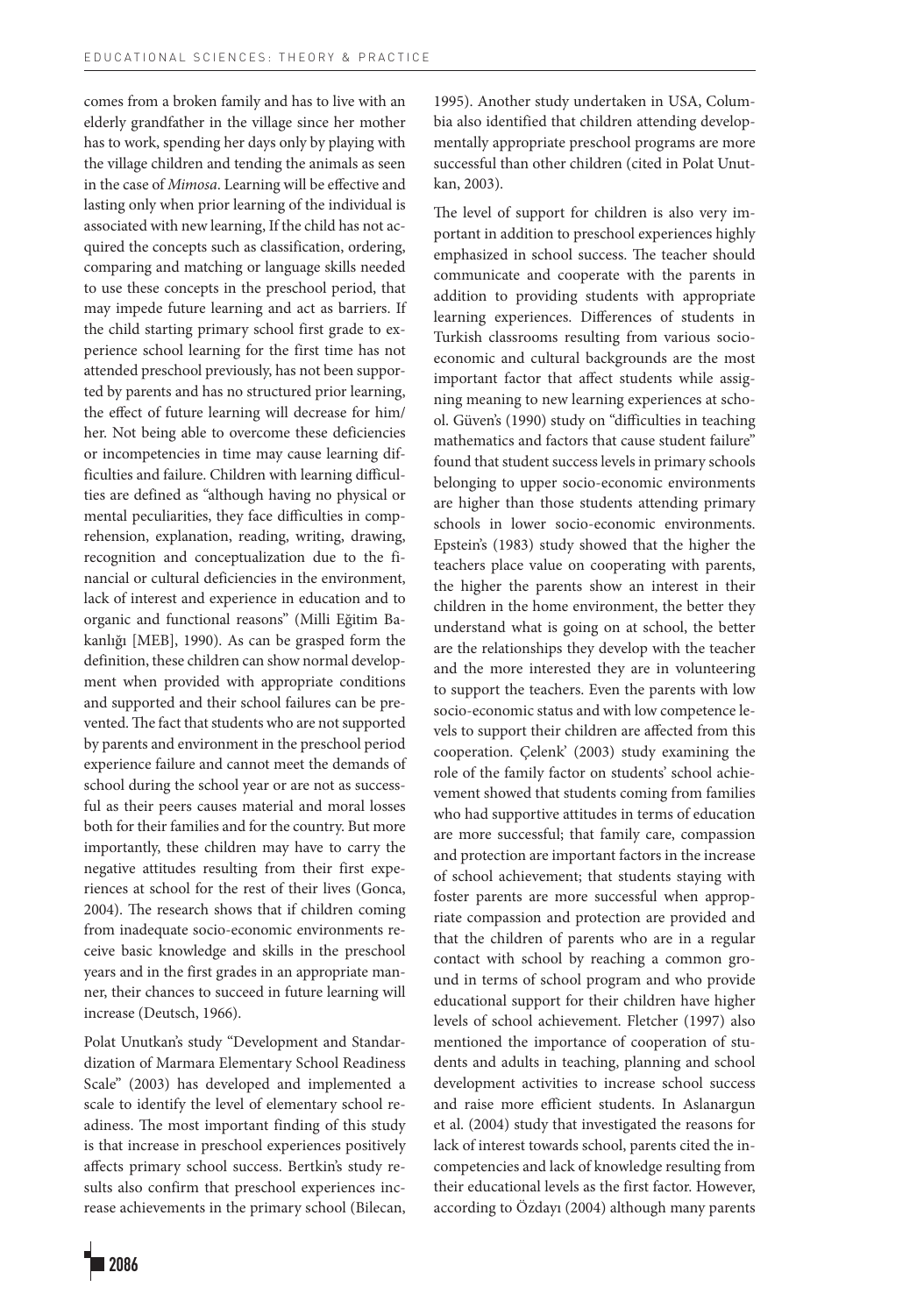are in communication with the teachers, they do not know how to help their students. In this context, the suggestions of teachers and school administration are also deemed very important, therefore parents were included in the framework of the present study and interviews were undertaken with the parents regarding the development of the children. Research shows that children of parents who expect and desire school achievement are more successful (Epstein, 1992). The participation of parents to children's school activities at home such as following the school activities and encouraging the children to learn are closely related to school achievement (Henderson, 1987). Hence, parents in the present study were informed of their children2s current levels, their support was sought and they were informed about what they could do to help. As a result, improvements in students who received parental support were observed.

The present study is the first in its field. The study required a high amount of time since the researcher is not working in the National Education System and had to spend extra time to work with the students as a participant but teachers are luckier in this respect. A support training program through which teachers can spend more time with their students and make use of parental support more efficiently will be more productive since it will facilitate future learning.

#### **Results**

**i.** In terms of language/linguistic development;

It can be stated that the study is effective on the language development of the students since positive improvements were seen;

- • In all students that had problems in listening and comprehension skills,
- In 6 out of 7 students who had problems in speaking and self expression,
- • In 4 students out of 5 who had problems in reading skills
- • In 5 students out of 6 who had problems in writing skills
- **ii.** When psycho-motor skills development is evaluated, it can be stated that the study had positive effect on the development of psycho-motor skills of students since improvements were seen in 3 students out of 4 who had problems in general motor skills and improvements were seen in 6 students out of 7 who had problems in fine motor skills
- **iii.** The study is found effective on the social development of the students since positive developments were seen in 5 students out of 6 who were thought to have problems in the social skills domain
- **iv.** The study is found effective on the affective development of the students since positive developments were seen in 9 students out of 10 who were thought to have problems in the affective domain
- **v.** In terms of cognitive skills;

It can be stated that the study is effective on the cognitive development of the students since positive improvements were seen;

- • In the development of knowledge and skills,
- • In one student who was found deficient in chromatics,
- • In 7 students out of 8 who had problems in arithmetic
- In 7 students out of 8 who had problems in geometric shapes
- • In all of the 6 students who had problems in logical thinking skills
- • In 6 students out of 7 who had problems in visual perception and memory skills

## **Suggestions**

- i. Schools can provide better services if they make use of school admission tests in order to know the students better, to prevent learning barriers resulting from individual differences to have effect in education and to provide equal opportunities in education
- ii. School admission test can be implemented before the school year starts when the students are being registered or during seminar periods
- iii. If the first grade teacher does not have opportunities before the school year starts to provide applications to know the students better, he/she can get hold of preschool records of students (if they attended preschool) to get more information about the students
- iv. To know the students at the beginning instead of during the teaching process will already contribute to provision of sufficient support by the teachers however if the crowded classrooms create a handicap, separate units for support training can be formed to provide additional support to students who had no prior learning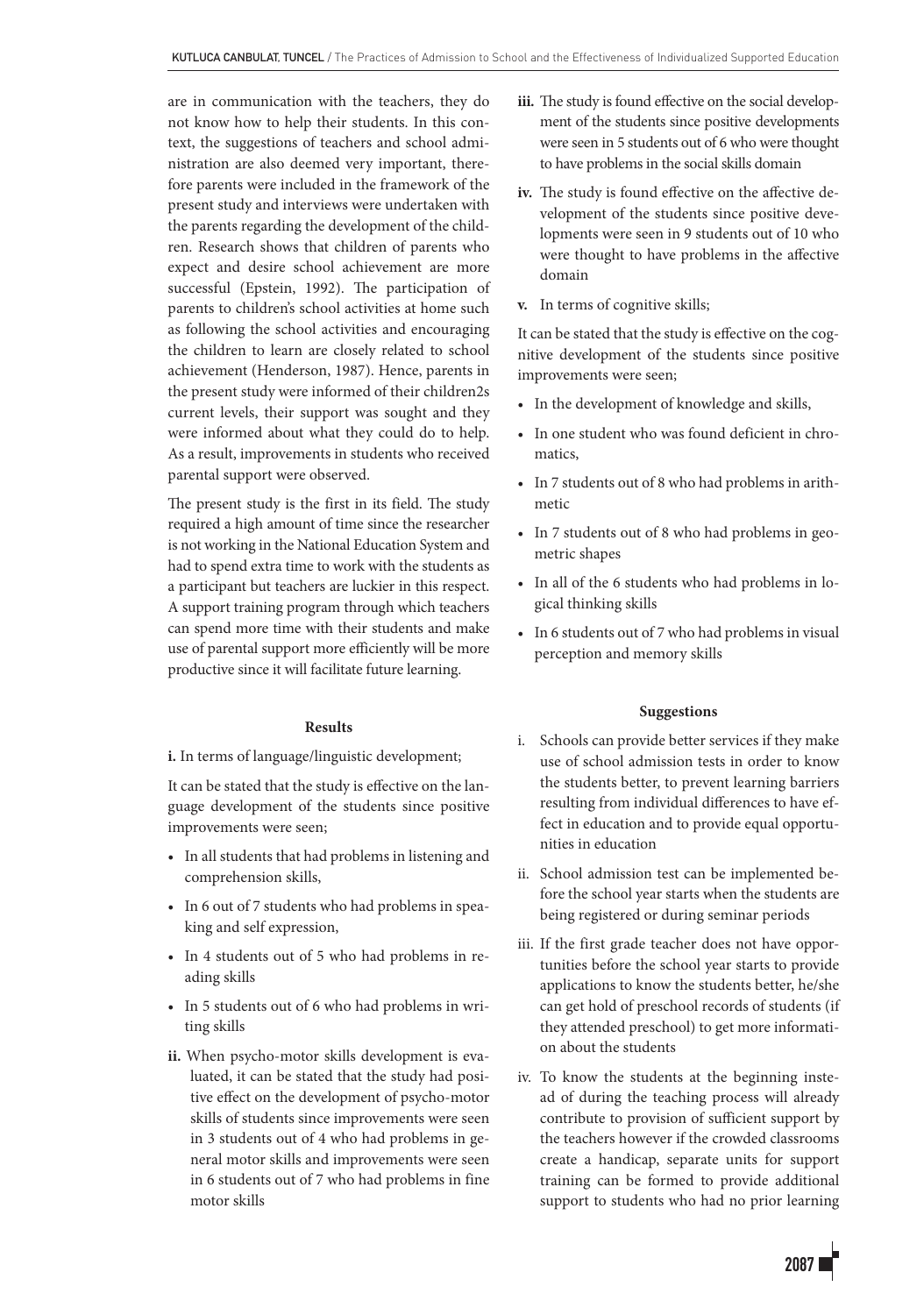experiences but otherwise have normal capacity and normal levels

- v. Activities geared towards knowing the individual and providing support services in needed areas can be done at all class levels
- vi. Work towards increasing parent-school cooperation should not be limited to parent-teacher meetings. When parents are uncommunicative, teachers and administrators should reach the parents.
- vii. If the teachers are informed that identification of individual differences of students prior to start of the school will increase the efficiency and quality of educational process and the importance of the concept can be communicated to them, their support may increase.

#### **References/Kaynakça**

Anagün, Ş. S. (2008). *İlköğretim beşinci sınıf öğrencilerinde yapılandırmacı öğrenme yoluyla fen okuryazarlığının geliştirilmesi: Bir eylem araştırması*. Yayımlanmamı**ş** doktora tezi, Anadolu Üniversitesi, Eğitim Bilimleri Enstitüsü, Eskişehir.

Akçamete, G. ve Kargın, T. (1992). Bireyselleştirilmiş eğitim programı, işitme yetersizliğine sahip olanlar ve okuma. *Ankara Üniversitesi Eğitim Bilimleri Fakültesi Dergisi, 24* (1), 151-159.

Aslanargun, E., Avcı, H., Avcu, A., Dönmez, S. A., İpek, K., Nadir, E. (2004). *Velilerin okula yönelik ilgi yetersizliklerinin sebepleri.* Bilecik: Pazaryeri İlçe Milli Eğitim Müdürlüğü Yayınları.

Aydın, A. (2004). *Gelişim ve öğrenme psikolojisi.* Ankara: Tekağaç Eylül Yayıncılık.

Aydın, B. (2002). *Gelişim psikolojisi*. İstanbul: SFN Baskı.

Bacanlı, H. (2002). *Gelişim ve ö*ğrenme. Ankara: Nobel Yayın Dağıtım.

Bassey, M. (1998). Action research for improving educational practice. In R. Halsall (Ed.), *Teacher research and school improvement* (pp. 93-108). Buckınham: Open University Press.

Bilecen, N. (1995). *İlkokul birinci sınıfın amaçlarına ulaşmada anasınıfına devam etme veya etmemenin etkisi*. Yayımlanmamış yüksek lisans tezi, Balıkesir Üniversitesi, Sosyal Bilimler Enstitüsü, Balıkesir.

Binbaşıoğlu, C. (1995). *Okullarda öğretim sorunları*. Ankara: Eğit-Der Yayınları.

Çataloluk, C. (1994). *Farklı sosyo-ekonomik ve kültürel ortamlarda yetişen çocukların okul olgunluğu açısından karşılaştırılması*. Yayımlanmamış yüksek lisans tezi, İstanbul Üniversitesi, Sosyal Bilimler Enstitüsü, İstanbul.

Çelenk, S. (2003). Okul başarısının ön koşulu: Okul aile dayanışması. İlköğretim-Online *2* (2), 28-34. http://www.ilkogretim-online.org.tr adresinden 08.04.2010 tarihinde edinilmiştir.

Cemaloğlu, N. (2000). İlkokuma yazma öğretimi. Ankara: Nobel Yayın Dağıtım.

Çıkrıkçı, S. (1999). *Ankara il merkezindeki resmi banka anaokullarına devam eden 5-6 yaş çocuklarının okul olgunluğu ile aile tutumu arasındaki ilişkinin incelenmesi*. Yayımlanmamış yüksek lisans tezi, Gazi Üniversitesi, Sosyal Bilimler Enstitüsü, Ankara.

Çoban, M. (1996). Okula yeni başlayan öğrencilerde uyum sorunları. Öğretmen Dünyası*, 17* (202)-33

Deutsch, M. (1966). *Early social enviroment*. New York: Doubleday and Comp, Inc, Garden City.

Ekiz, D. (2003). *Eğitimde araştırma yöntem ve metodlarına giriş*. Ankara: Anı Yayıncılık.

Epstein, J. L. (1983). *Effects on parents of teacher practices ın parent ınvolvement*. Baltimore, MD: Center on 30.

Epstein, J. L. (1992). School and family partnerships. In M. Alkin (Ed.), *Encyclopedia of educational research* (6th ed., pp. 1139-1151). New York: Macmillan.

Erbaş, D. ve Yücesoy, Ş. (2002). *Özel eğitim öğretmenliği programlarında yer alan uygulama derslerini yürütürken kullanılan iki farklı dönüt verme yönteminin karsılaştırılması***.** www.anadolu.edu.tr/...dergiler/sosyal\_bilimler/../2002-1/sos\_bil.7.pdf adresinden 25.06.2010 tarihinde edinilmiştir.

Fletcher, A. (1997). Broadening the bounds of involvement: Transforming schools with students voice. Retrieved July 21, 2010 from http://www. ed.uiuc. edu./EPS/PES.

Fröse, S., Mölders, R., & Walldrodt,W. (1996). *Das Kieler einschulungsverfahren. deutsche shultests. Beltz Test*. Gesellschaft, Weinheim.

Füssenich, I. (2005b). *Lässt sich Schulfähigkeit testen? Diagnose und Föderung (schrift) sprachlicher Fähigkeiten*. In Grundschule, Heft 9, S. 18-22.

Gonca, H. (2004). *Ankara il merkezinde farklı sosyo-ekonomik ve kültürel ortamlarda yetişen ve ilköğretim okuluna başlayan çocukların okul olgunluğunun incelenmesi*. Yayımlanmamış yüksek lisans tezi, Hacettepe Üniversitesi, Sağlık Bilimleri Enstitüsü, Ankara.

Görmez, E. (2007). *İlköğretim birinci sınıf öğrencilerinin okul olgunluğu ve matematik hazırbulunuşluk düzeyleri*. Yayımlanmamış yüksek lisans tezi, Osmangazi Üniversitesi, Sosyal Bilimler Enstitüsü, Eskişehir.

Güven, K. (1990). İlkokul 5. *sınıf matematik programı ve öğretimi üzerine bir araştırma*. Ankara: MEB Yayınları.

Güven, B. ve Sözer, M. A. (2007). Öğretmen adaylarının öğretimin bireyselleştirmesine ilişkin görüşleri. *Hacettepe Üniversitesi Eğitim Fakültesi Dergisi, 32,* 89-99.

Henderson, A. (Ed.) (1987). *The evidence continues to grow: Parent involvement improvesstudent achievement*. An annotated bibliography. Columbia: National Committee for Citizens in Education Special Report.

Johnson, J. C. (2002). *Reading comprehension strategy instruction of fourth grade students*. Unpublished doctoral dissertation, Univesity of Minnessota, Mimessota (UMI No:3062548).

Kaya, S. (2009). *Hayat bilgisi öğretim programlarındaki duyuşsal yoğunluklu kazanımların değerlendirilmesi*. Yayımlanmamış doktora tezi, Abant İzzet Baysal Üniversitesi, Sosyal Bilimler Enstitüsü, Bolu.

Kepçeoğlu, M. (1985). *Psikolojik danışma ve rehberlik*. Ankara: Kadıoğlu Matbaası.

Kırca, A. (2007). *Okul öncesi eğitimin ilköğretim birinci sınıf çocuklarının okula hazır bulunuşluklarına etkisinin incelenmesi*. Yayımlanmamış yüksek lisans tezi, Hacettepe Üniversitesi, Sosyal Bilimler Enstitüsü, Ankara.